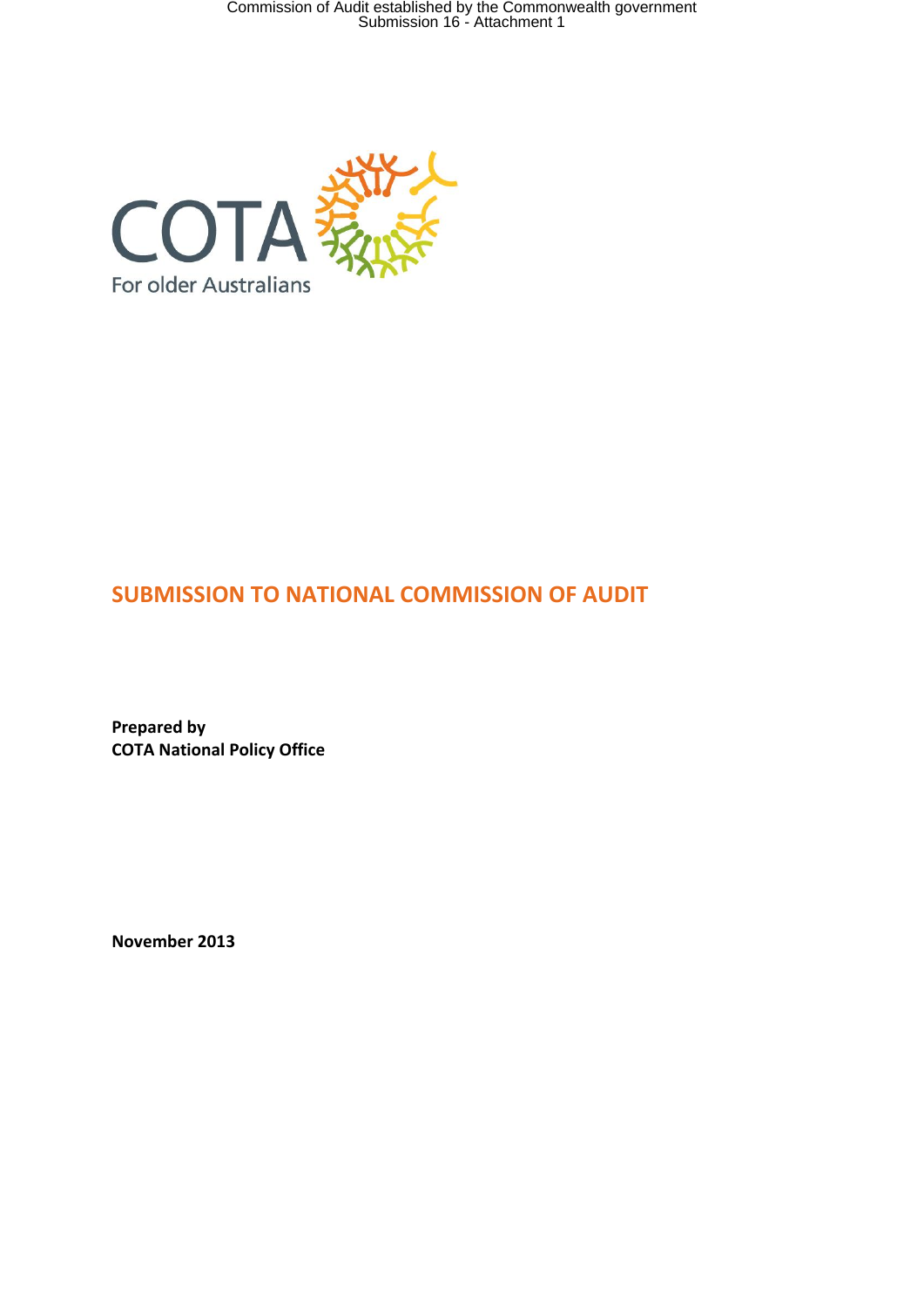#### **COTA AUSTRALIA**

COTA Australia is the peak national policy body of older Australians. Its members are the eight State and Territory Councils on the Ageing (COTA) in NSW, Queensland, Tasmania, South Australia, Victoria, Western Australia, ACT and the Northern Territory.

COTA Australia has a focus on national policy issues from the perspective of older people as citizens and consumers and seeks to promote, improve and protect the circumstances and wellbeing of all older Australians; promote and protect their interests; and promote effective responses to their needs.

GPO Box 1583 Adelaide SA 5001 08 8232 0422 [www.cota.org.au](http://www.cotaaustralia.org.au/) 

Prepared by: Jo Root National Policy Manager

Authorised and co-prepared by: Ian Yates AM Chief Executive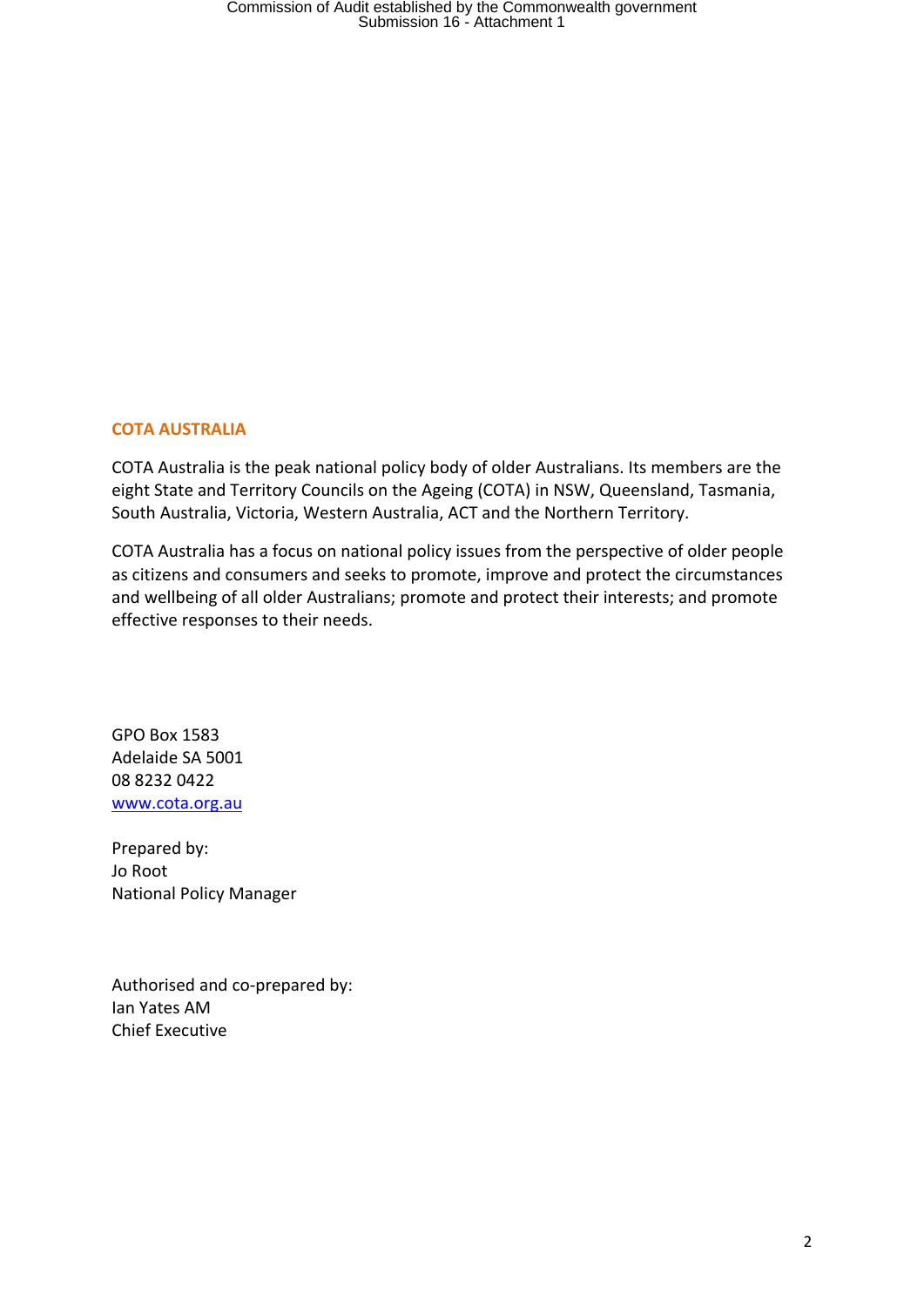## **INTRODUCTION**

Australia's population is ageing and this will accelerate as the baby boomers move into older age. In 2011 there were 3 million people over the age of 65, making up around 14 per cent of the population and this figure will rise to over 8 million in 2050 or 25 per cent of the population. This demographic change is due in part to the ageing of the large baby boomer cohort and in part due to increases in longevity with life expectancy at birth and at age 65 both increasing significantly.

This poses significant challenges for Australia in terms of whether current social and economic systems and settings are meeting the needs of older people and capitalising on the opportunities of an ageing population into the future. COTA believes that rather than thinking an older population means less people contributing to our society and more people being a drain on Australia's resources, we should look at there being more people with the potential to contribute by working, volunteering, caring, investing their savings and consuming goods and services - providing the appropriate policy settings are in place to facilitate and create incentives for this, not discourage it.

To harness that potential Australia needs to start preparing now and put in place an overarching national action plan that will deliver on a long term vision for ageing. This needs to be a whole of government plan that looks at all aspects of people's lives including employment, health, income support, aged care, housing, education and training. Whilst it is not within the Commission's terms of reference to develop such a plan, we would urge the Commission to recommend that such a long term plan be developed as a priority.

We also encourage the Commission to look at all of the recommendations it makes to ensure they will have a positive impact on Australia's preparedness to address the challenge of ageing. The recommendations will need to address the issues of sustainability of service provision and funding, taking into account both pressures on expenditure and possible changes in revenue collection.

This submission focuses on policies and programs which are specifically targeted at older people. Older people are also users of broad non-age specific programs e.g. Medicare. Where we have commented on those we have used examples that show the impact on older people, but many of these are equally applicable to other groups. There appears to be an increasing level of concern in Australia around intergenerational equity with concerns that government expenditures are skewed towards older Australians at the expense of the generations coming behind them. The whole issue of intergenerational transfers needs closer examination and an analysis of the possible impact in that regard of government decisions for both expenditure and revenue.

The Government has announced it will undertake a number of reviews in the near future. These include a broad ranging tax review, a review of financial services and of social security arrangements, as well as a number of reviews of specific policy areas including Medicare Locals, Mental Health Services and electronic health records. The Government has also announced a Productivity Commission inquiry into child care and early childhood services. We have therefore not gone into details on any of those areas of government activity in this submission. We will be making submissions to each of these reviews.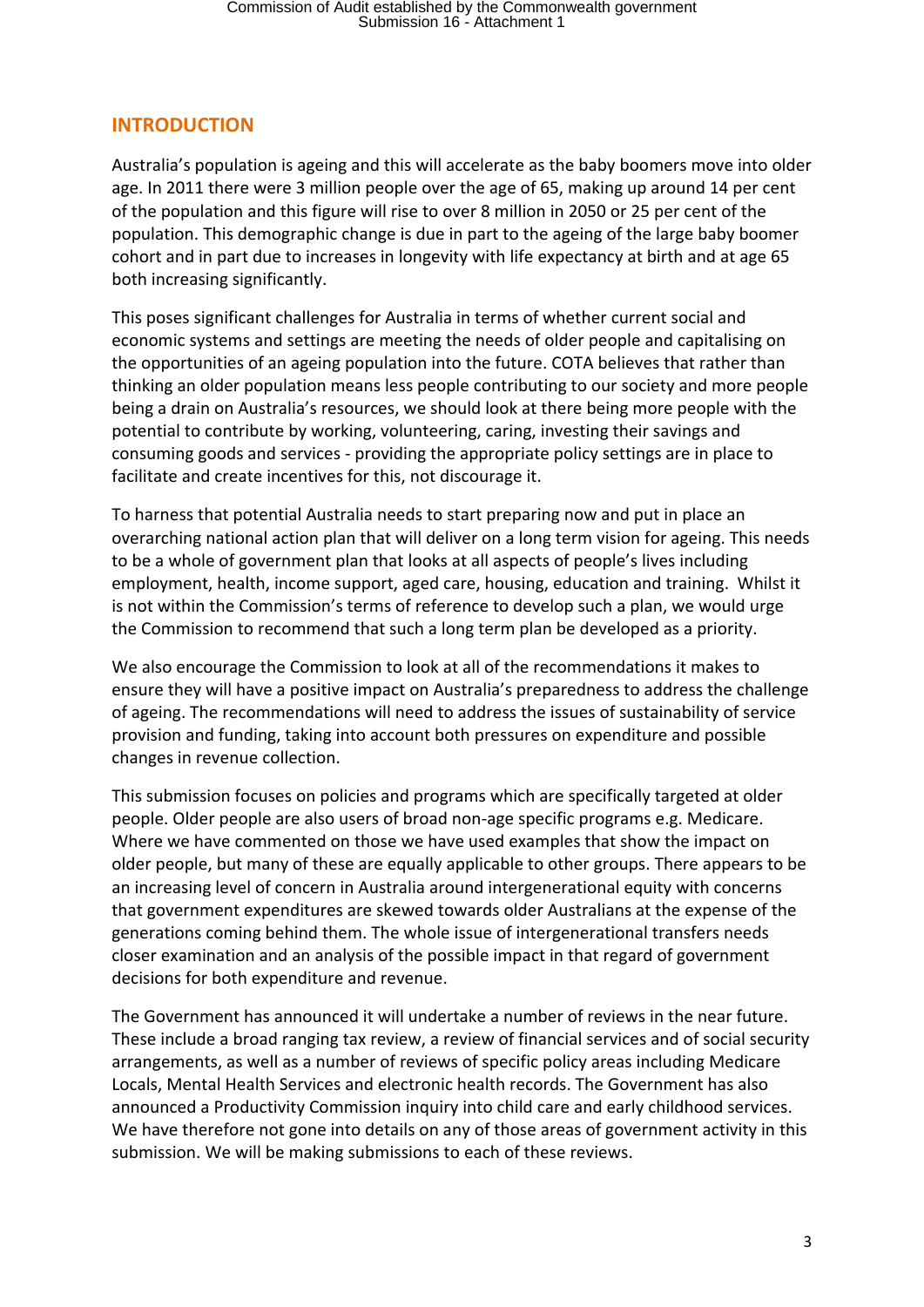## **ISSUES**

## **Scope of government**

COTA supports the guiding principles that government should have respect for taxpayers in the care with which it spends revenue and that government should live within its means over the economic cycle.

We also support in principle the notion that government should only do things for people that they cannot do efficiently for themselves. However, we think government has a role in ensuring the barriers to people doing that are removed and in providing incentives for people to change their behaviours if this is widely seen as desirable and would result in a greater common good.

An example of this would be that we see it is the role of government role to ensure there is a legislative framework to prevent discrimination. Preventing age discrimination removes a barrier to older people remaining in the workforce, enabling them to be productive for longer and so boosting tax revenues and reducing income support expenditure. Australia still has low mature age workforce participation rates by OECD standards and age discrimination is one of the key contributors to this. We support the continuation of a dedicated Age Discrimination Commissioner within the Australian Human Rights Commission and funding for combating age discrimination in the workforce as a key component to changing this around.

### *Commonwealth-State responsibilities*

There are some key areas that are of particular importance to older people:

 COTA strongly supports the COAG initiative to move the aged care component of the Home and Community Care Program (HACC) to the Commonwealth which has responsibility for other community and residential aged care under the Aged Care Act. This allows the development of a single aged support and care system which provides a continuum of care that meets people's changing needs as they age. The creation of the Home Support Program – bringing together HACC, National Respite for Carers, Aged Care Housing Assistance and Day Therapy Centres program funding – should be supported. Its development and introduction will reduce reporting requirements for service providers and improve outcomes for consumers. In particular it provides an opportunity to look at how these services are delivered so that they support greater independence of older people, reducing the demand for higher cost more intensive services.

Older people were often frustrated by the disconnection between the two service networks, often having to change providers when they moved from HACC to Commonwealth funded aged care and facing different eligibility and means testing requirements. Service providers also had to run different administrative systems for the two programs and faced different quality regimes and reporting frameworks.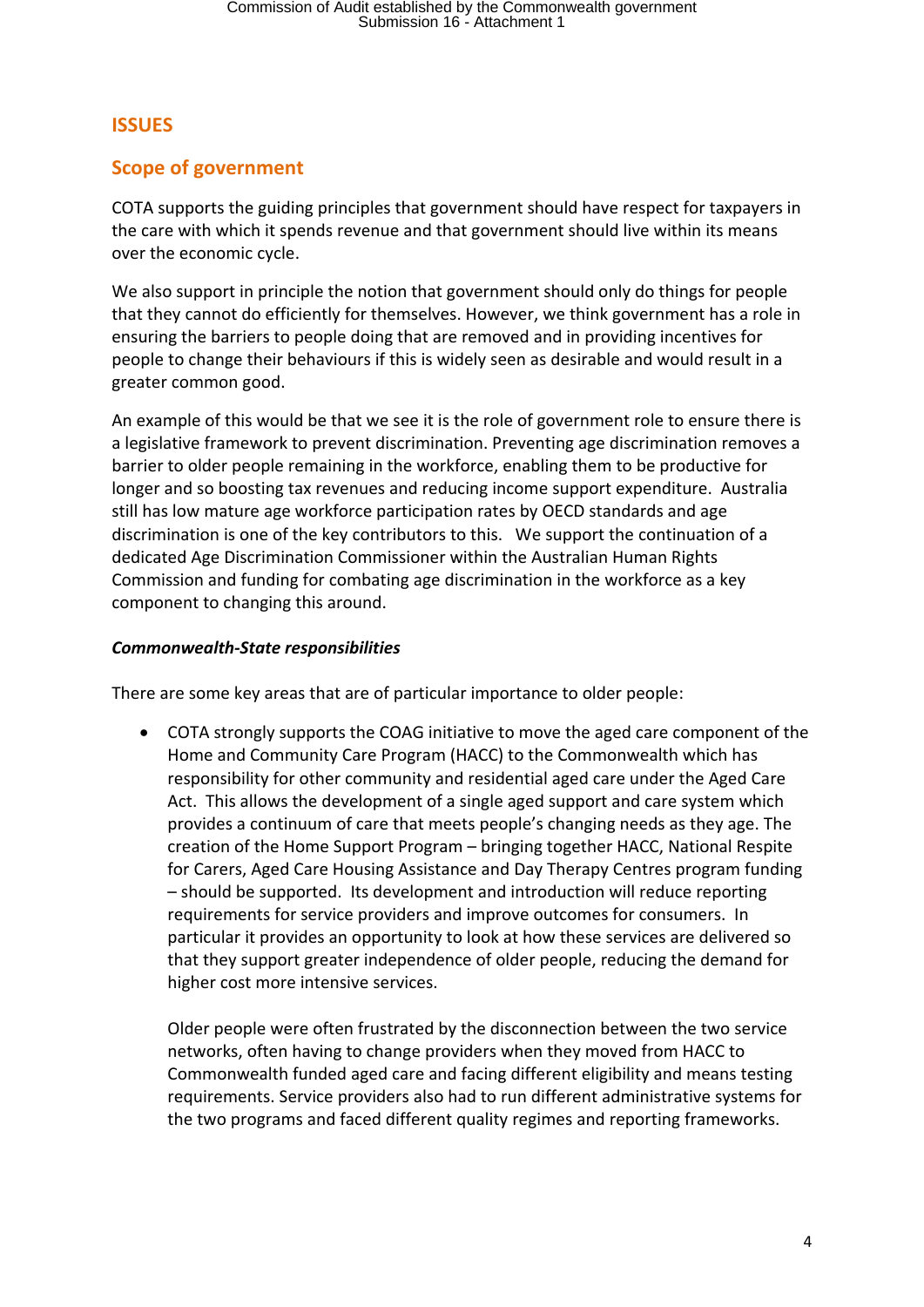Moving aged care HACC to the Commonwealth removes the duplication of effort and bureaucracy that was a feature of the HACC program. However, some concerns have been raised about how this centralised program is being administered with some providers concerned about excessive red tape and significant delays in getting funding out. This clearly needs to be addressed.

 Despite the National Health Reforms and moves to activity based funding for hospitals, the current split of funding and implementation for health services leads to cost shifting behaviours which do not always deliver the best health outcomes for patients. Current arrangements can result in both duplication and gaps. Older people who often have complex and chronic needs often find the system difficult to navigate and to access services they need. This is particularly true for people in rural and remote areas. A simpler, transparent and accountable health system is urgently needed

## *Commonwealth activities*

In assessing if the Commonwealth government should stay involved in an activity, the Commission needs to look at the purpose of the activity. For many activities the Commonwealth's role is policy-setter and funder, providing leadership and working with other service providers and other levels of government to achieve jointly desired and agreed outcomes.

There are a number of Commonwealth activities that we think should continue, and reforms underway that should be fully implemented. These include:

- Full implementation of the Living longer Living Better reforms of aged care and the continuation of the Commonwealth's current roles as funder and regulator of the system. These reforms are designed to :
	- $\circ$  Move to consumer direction as a first step in moving to a market oriented model so that services better match people's needs.
	- o Create a fairer, more efficient gate keeping role which would consistently manage access to government funded services and support
	- $\circ$  Acknowledge the need for greater user pays across the system and introduce higher fees from 1/7/2014. These need to be monitored to ensure the taper rates are reasonable and do not disadvantage people.

Government should look to build upon the reforms and introduce a system which links the resources provided to the consumer who can then determine how those funds are spent. This would enable creation of a market in many areas in Australia and require aged care providers to respond to consumer demand. The annual aged care approvals round could then be discontinued and that would result in significant red tape reduction and savings in public sector management. To be successful there needs to be investigation of the unmet demand for services, the gatekeeper role would need to be firmly established and a fair assessment approach in place.

 Continuation of the government's role as the provider of income support through pensions and allowances and continue to be the funder, policy setter and service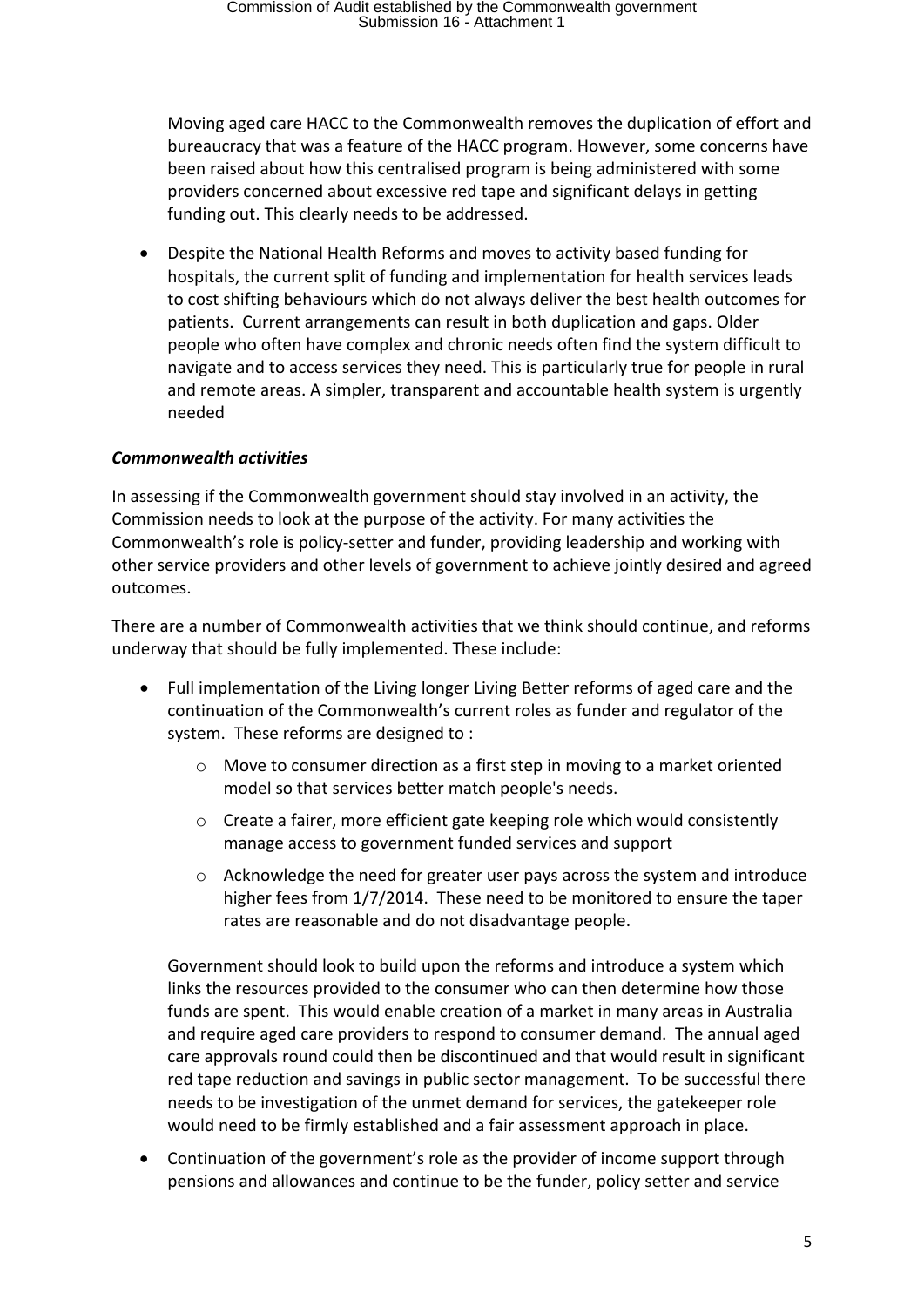provider of those payments. Clearly there is a community expectation that income support payments are an integral part of Australian society and that they should continue to be a national program, with delivery through a national networked agency the most efficient way to achieve this.

- Continuation of the Commonwealth's pilot program on preferential treatment of the proceeds of re-sizing houses for older people. This will show whether pension eligibility is or is not a major factor in people re-sizing. Appropriate and affordable housing is emerging as a major public policy issue in which various incentives and disincentives are in play.
- Continuation of Government activity round the supply of affordable housing through the National Rental Affordability Scheme and other programs designed to make a contribution to the inadequate supply of affordable and appropriate housing.

## **Efficiency and effectiveness of government expenditure**

#### *Options for greater efficiencies and productivity improvements*

Many government services are delivered through non government agencies, both for profit and not for profit organisations, as well as through State and Territory governments. Competition amongst service providers can help deliver efficiency by driving down the unit costs of services and can encourage innovation as service providers look to give themselves an edge in the tendering process.

However, increased contestability can also lead to:

- Lack of certainty of continued funding leading to underinvestment in staff and difficulties in recruiting and retaining an appropriately skilled workforce.
- Lack of diversity amongst providers as the larger service providers are able to undercut smaller more specialist providers. This gives consumers less choice of service provider and services. This is particularly a problem for services for people from culturally and linguistically diverse (CALD) backgrounds, members of the lesbian, gay, transsexual, intersex and transexual communities (LGBTI) and other groups with special needs.
- In rural and remote communities there is a concern that smaller local service providers will be edged out with larger services based in the capital cities providing service to local communities. This is perceived as a reduction in services in the community and can certainly lead to reduced employment opportunities for local people and decreased consumption in the community.

The use of new technologies in service delivery and within government has been progressing at a rapid rate. This can have benefits for government by cutting the cost of service delivery and for consumers by giving them quicker and easier access to information and transactional processes. The Department of Human Services has successfully moved much of the business of Centrelink and Medicare online.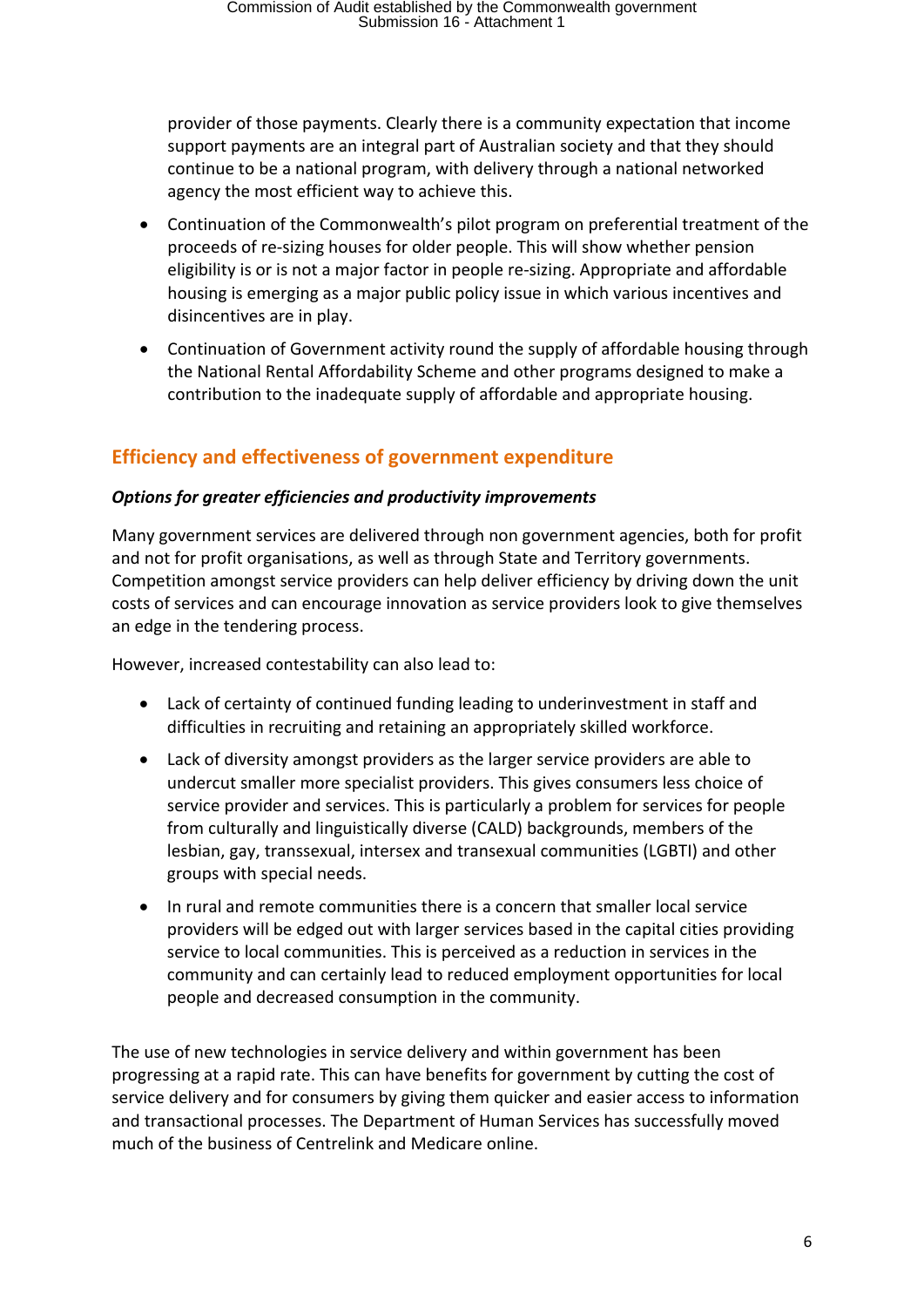If this process is to accelerate then there needs to be some acknowledgement that a significant minority of the population, people on low incomes, some older people, and other disadvantaged groups do not have easy access to the technologies. Thought needs to be given on how best to improve their access to the technology so that they can fully participate in the services that are provided through that conduit. This includes looking at the cost of hardware, software and connectivity as well as the quality of that connectivity through the national broadband network however configured. At present the reality is that for many full and part pensioners these costs are beyond their income.

Rationalising the service footprint needs to be approached with caution. It is important to ensure there is an understanding of the full ranges of services being delivered by any agencies that will merge or take on broader range of services. This is particularly true for social services which are often dealing with vulnerable people.

COTA notes there has been some media discussion about outsourcing Centrelink services to Australia Post outlets as a way to reduce costs and make better use of Australia Post's infrastructure. Such a suggestion may work for the purely transactional side of Centrelink's business, much of which is moving online anyway. However, it ignores the assistance Centrelink officers give to some of the most vulnerable and disadvantaged people often when they are in crisis. Australia Post staff would need to be significantly upskilled, premises redesigned to provide privacy and more room for Centrelink customers which would come at a cost. In addition, many Australia Post outlets are small business franchises which are perceived and configured as retail businesses and adding the complexity of Centrelink payments may not be possible.

When looking at rationalising agencies and boards COTA believes the key issue that needs to be examined is whether or not there is a sound policy reason for the entity to be independent. If the function needs to be performed and it could easily move back into a mainstream government department without any loss of value then the agency can be abolished. However, if there are good reasons why the agency needs to have some independence from the government department, such as to ensure there is no conflict of interest and that it can impartially do its job, then it should be left alone.

A case in point is in Aged Care where we have long argued that the Complaints Service and the Quality Agency should be independent of the department and the service providers in order to be genuinely effective for consumers. We note that this is also Coalition policy

### *Options to manage expenditure growth*

Expenditure on health, aged care and the age pension will put increased pressure on the government's budget as the population ages - as the newly released Productivity Commission's research paper on the ageing of the population clearly shows.

### **Age pensions**

The 2009 Pension reforms under the previous government delivered a long overdue boost to the single age and other pensions, bringing them up to 27.5 per cent of total male average weekly earnings. This one-off increase, coupled with the improved indexation arrangements for these payments which link pensions to wages, ensures that older people on the age pension are no longer living in poverty. Indeed the age pension rates are now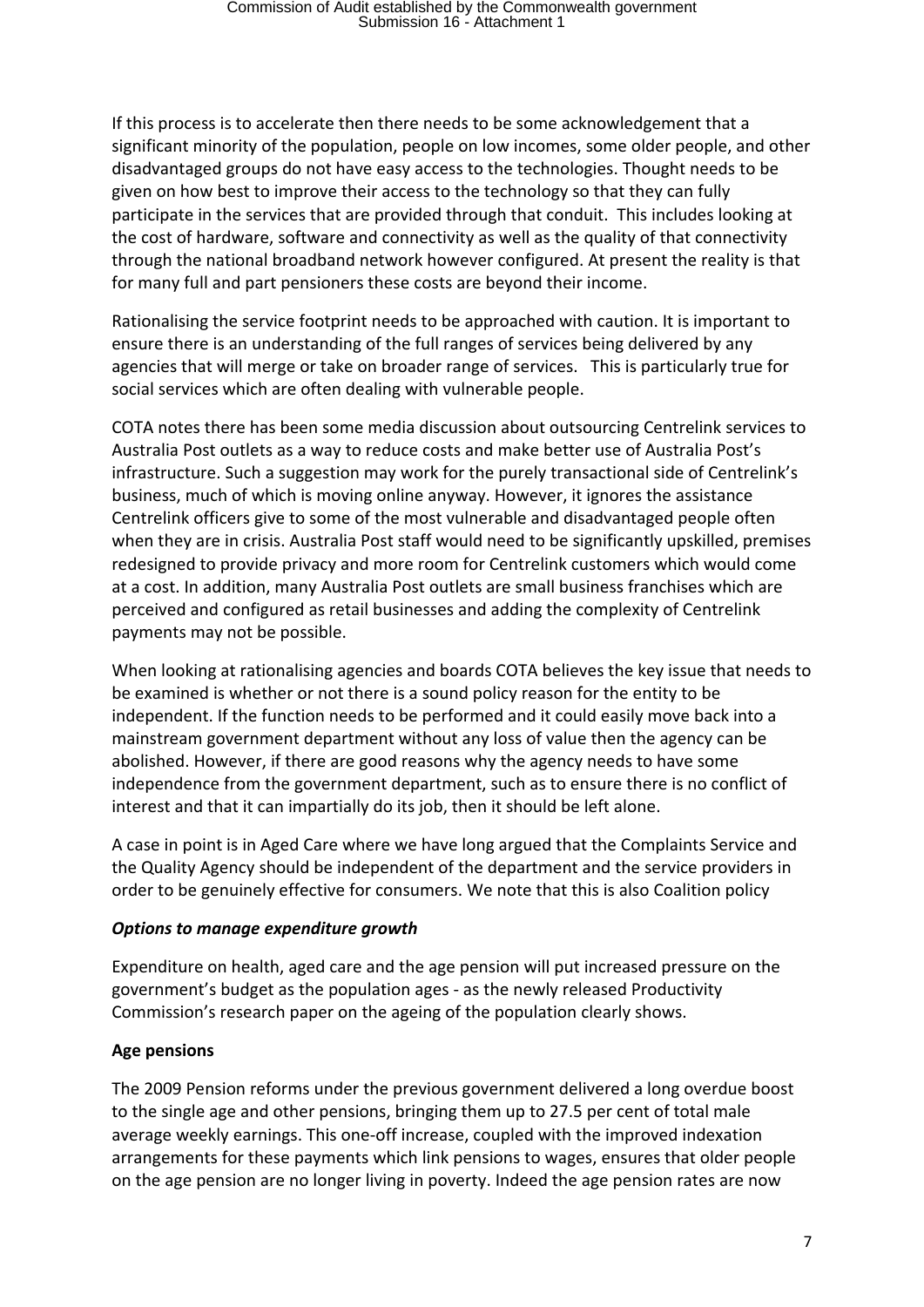within reach of the retirement income benchmarks developed by ASFA for a **modest** standard of living in retirement.

In our election panel survey 54 per cent of people felt their incomes were not keeping up with inflation. This is despite the improved indexation arrangements from the 2009 reforms and indicates the sensitivity of fixed incomes to increases in segment expenditure, such as rapidly escalating energy costs. If payments are not indexed appropriately then their value is eroded very quickly. Indexation arrangements are the key to keeping people out of poverty and the pension indexation that uses the better of wage increases or a specially constructed pension consumer index has successfully maintained the value of the pension. COTA believes strongly that the current indexation arrangements for pensions should continue to ensure older Australians never again fall into poverty. An adequate level of age pension underpins the participation of older people in their communities and families.

As our superannuation system starts to mature, more people will be retiring with a mix of income from compulsory superannuation and a part age pension. Many people are now retiring with superannuation and other savings which impact on their eligibility for the age pension in either the income or the asset test.

COTA welcomed the decision to introduce deeming rates for financial assets which simplified reporting for pensioners and meant that fewer people incurred debts as a result of wrongly declaring income from financial assets. However, we feel that the process for setting deeming rates should be more transparent and provide greater certainty for people.

Under the previous government deeming rates did not change for three years despite significant changes in the interest rates available to pensioners, and even then only after pressure from bodies like COTA. It should be possible to more clearly identify which interest rates are being used to set the deeming rates i.e. which classes of products and how much these have to move before the deeming rate is adjusted. These changes could be linked to pension indexation so that they are reviewed every six months and changed if necessary. This would mean they would not mirror every fluctuation in rates but could better reflect the prevailing trend.

The current Work Bonus for people on the age pension is an important incentive to encourage workforce participation by older people and should be retained and monitored for opportunities to be further fine-tuned to achieve that objective.

There has been much discussion about the potential savings to be achieved by raising the eligibility age for the pension from the 67 it will be in 2023 to 70 and even beyond. This is seen as way of increasing workforce participation of older people and reflecting the significant increases in longevity we have experienced in Australia.

The problem with this approach is that it ignores the significant barriers older people face to stay in the workforce, both attitudinal and legislative. The Australian Law Reform Commission's report *Access All Ages* detailed the legislative barriers including upper age limits on personal superannuation contributions and much work has been done on the age discrimination at play in the Australian workforce. Clearly more needs to be done to remove this discrimination and make it possible for people to remain in the workforce before the age pension age can be increased. Otherwise all we would be doing is consigning older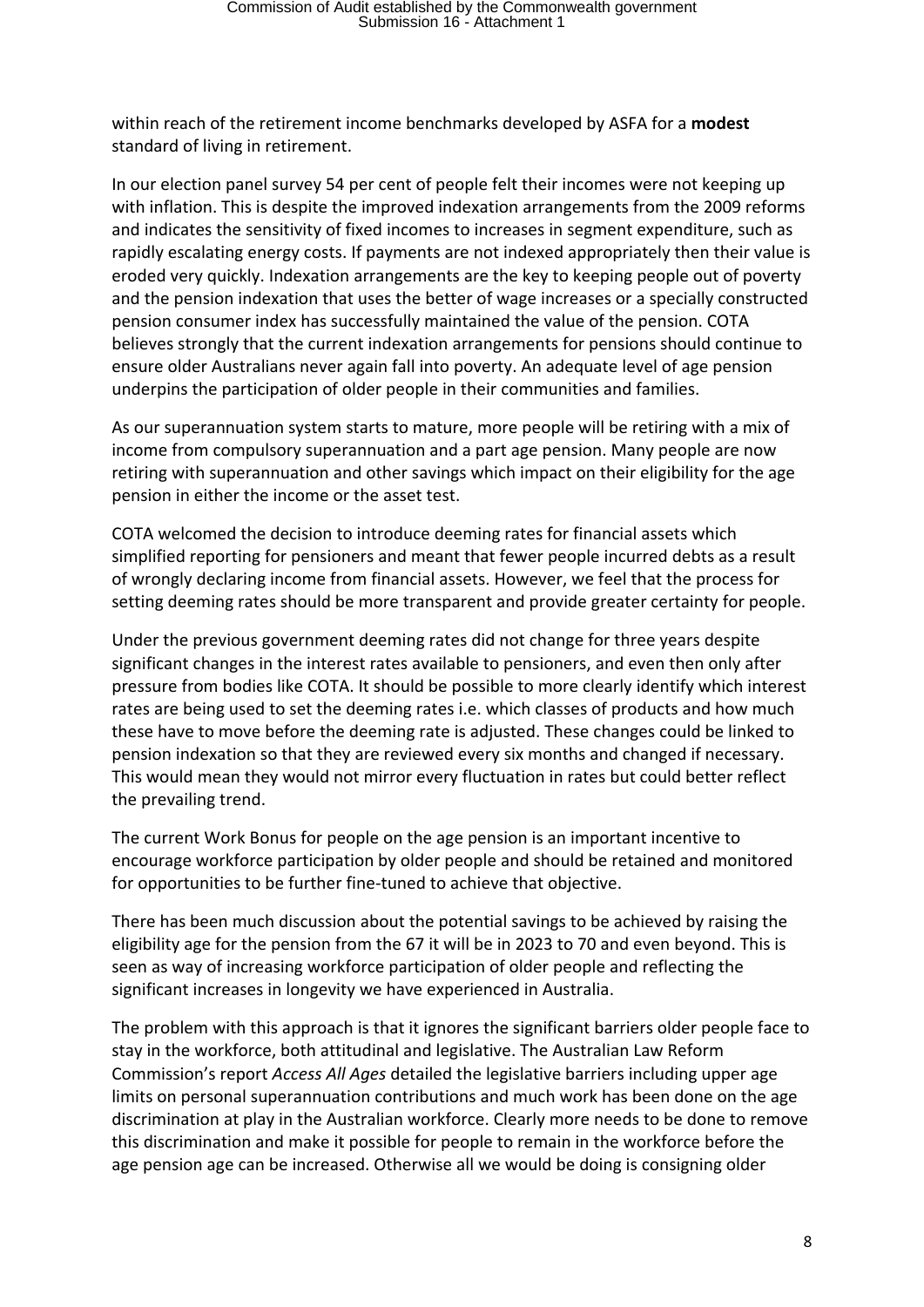people who lose their jobs to an extra period living on Newstart and sliding further into poverty.

COTA believes that consideration should be given to increasing the age for accessing superannuation, which is moving to 60, and the age at which income from superannuation is tax free, currently 60. If these were more closely aligned to the age pension it would remove a disincentive to remain in the workforce for a number of older people.

All of these measures should be enacted prior to any further increase in the eligibility age for the pension. If they are addressed then rational discussion of a longevity related pension age could be considered, together with other measures in health policy, housing policy, aged care policy, etc. There is no magic bullet.

## **Other income support**

In March 2013 27.8 per cent of people on Newstart were aged 50 years or over. These people face significant barriers to returning to the workforce and so they make up over 33 per cent of the long term recipients of Newstart.

Older people who are unemployed and on Newstart Allowance are doing it tough. They are on a much lower rate of payment than those on the age pension and they do not have access to the more appropriate indexation. This means the value of their income support is going backwards in relation to the age pension and the minimum wage so more and more of them slip into poverty.

Many community organisations from ACOSS to the Business Council of Australia have called for an increase in Newstart and other related allowances. Part of their rationale is that people should not be forced into poverty and part of it is that the current low levels of payment actually make it harder for people to move out of unemployment into work. COTA urges the Commission to take a close look at the relationship between pensions and allowances and recommend that as a minimum they have similar indexation arrangements to stop the gap growing. In the longer term the government should look to increase the rate of allowances so people are not forced into poverty.

## *Health*

The Productivity Commission's report *An Ageing Australia Preparing for the Future* highlights the need to look for productivity reforms in health care delivery. We agree that we need an improved system of resource allocation that is based on sound evidence as to what works and what is cost-effective. The Commonwealth government should lead the way in disseminating such evidence.

COTA has been calling for an urgent review of the way Medicare operates; we believe there is a need for it to be overhauled to ensure it gives better health outcomes and delivers services in a more efficient and effective way. In particular we believe the current fee for service model, particularly in primary health, is not the most efficient way to deliver good health outcomes. This is perhaps especially true for older Australians who tend to have a higher level of co-morbidities that can nevertheless be substantially self managed with appropriate advice and support.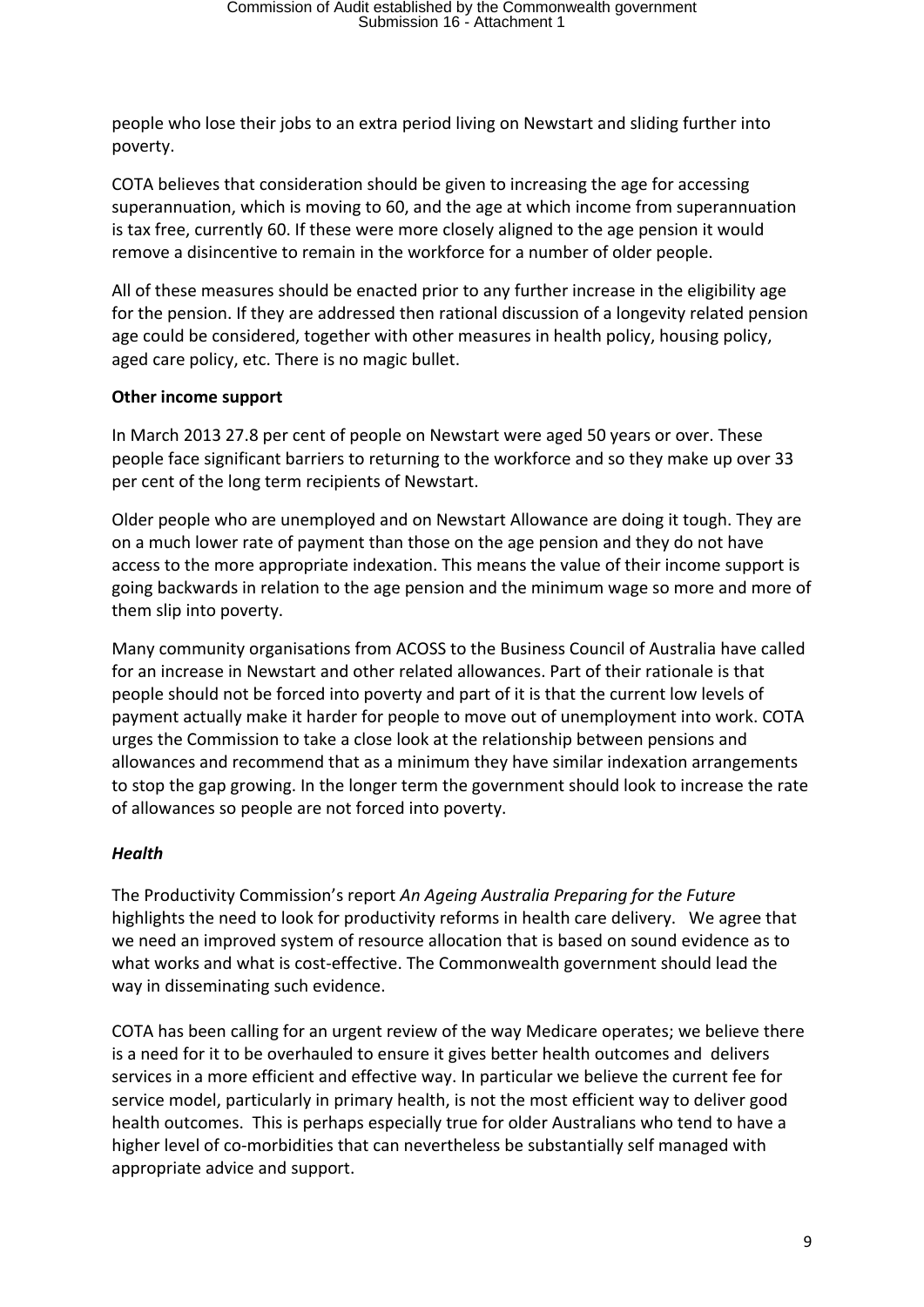We also belive that we need more effective illness prevention and early intervention measures which have the capacity to reduce demand for more expensive interventions later down the track. We acknowledge that more work is needed on the cost –effectiveness of such measures but believe that they do have the potential to assist people to healthy ageing and reduce the use of health services over time. COTA's own programs have demonstrated the efficacy of a health promotion approach with older people.

## *Savings and price signals*

Despite being the peak aged consumer organisation, COTA has been a supporter of the new and higher user charges introduced as part of the Living Longer Living Better Aged Care reforms. We believe these:

- Introduce a more sustainable balance between user pays and public funding in both in-home and residential aged care.
- Introduce greater consistency and therefore fairness as people with the same means are charged the same fee for the same service regardless of where they live.
- Create greater incentive and potential for a commercial market in aged care, particularly for in-home care which has been distorted by inconsistent and limited income testing or application of fixed co-payments.
- Need to be monitored to ensure they don't disadvantage people in accessing care who have assessed need but limited means.

COTA is also concerned that the move to allow all residential aged care facilities to charge for additional services should not be at the expense of everyone getting a reasonable standard of care. We are keen to ensure that the review of the specified care and services that must be delivered in return for the government subsidy clearly defines the standard package of care and also recommends processes to ensure that these are consistently delivered.

Another area of concern with regard to charges is health care. Recent studies show that 20 per cent of health expenditure is borne as out of pocket costs by consumers. This is on top of payments they make through the Medicare levy and private health insurance premiums.

It is often suggested that under Medicare the price signals are not strong enough and that by increasing existing co-payments e.g for pharmaceuticals under the PBS, or introducing a universal co-payment for bulk billed doctors' visits, that demand for these services would decrease and so provide some budgetary relief. The evidence from the introduction of the PBS co-payment and subsequent increases in it suggest any decrease in demand is shortlived with a dip in service usage straight after the measure is introduced but then demand increasing at the same rate as before.

The impact on health service usage depends on what proportion of such usage is discretionary and how much is unavoidable if the person is to remain healthy. Older people, who often have multiple or chronic conditions, are heavier uses of health services than many other groups and so would be disproportionately affected by the introduction of new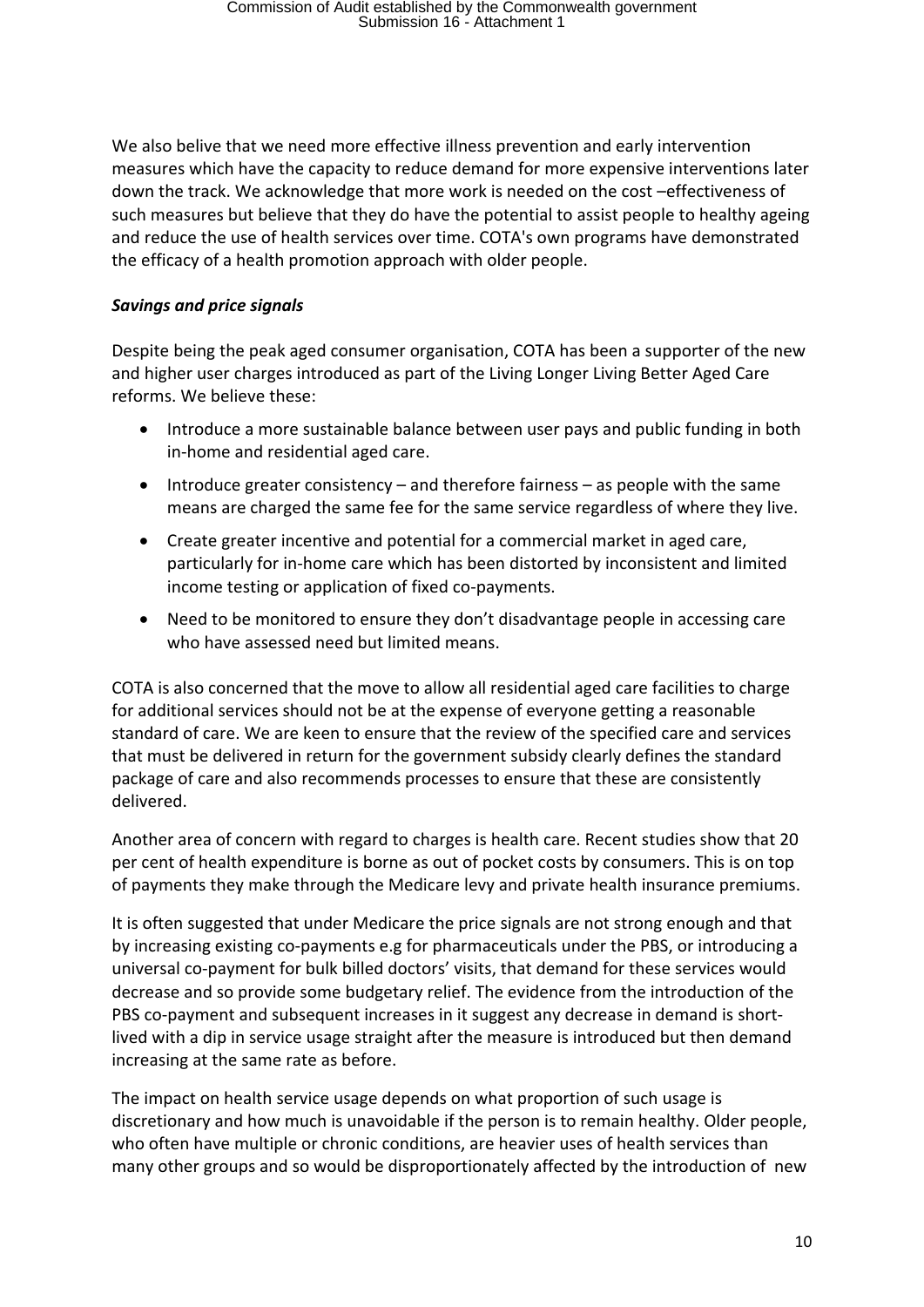co-payments. Already 1 in 10 people say they do not visit the doctor and get prescriptions that they need because of the cost and this proportion would increase with higher copayments. Anecdotal evidence to COTA shows that people decline some prescribed medicines on the basis of their cost.

Older people value the safety net arrangements for both PBS and MBS, telling COTA that these make it possible for them to afford health services when they need them. The safety net arrangements should continue and consideration be given to improve them by having a combined MBS/PBS - one that provided better relief to people with multiple and complex conditions

### *Evaluation*

All government programs should be properly evaluated to ensure they continue to meet their policy objectives and continue to give good value for money for taxpayer dollars. There need to be reviews that focus on achieving the desired outcome, not just looking at the administration of the programs.

We support whole of program reviews as part of any reform package, or for new programs such as the review scheduled for 2016 of the *Living Longer Living Better* reforms. These reviews should be built into the program design so the data needed to assess the outcomes is collected from the beginning. Our preference is that any review should be conducted by an independent external evaluator and ensure that consumers and service providers are able to participate fully in the reviews.

The Australian National Audit Office should continue its evaluation of how government programs are implemented.

## **CONCLUSIONS/RECOMMENDATIONS**

In this submission COTA has tried to identify some additional principles the Commission could apply to its work to ensure that it is putting people first. The Intergenerational Reports have highlighted the major budgetary problems Australia could face if we keep the current policy settings. These are echoed in the recent reports from the Productivity Commission and the Grattan Institute which both put forward some possible reforms. We know what the problems are and COTA is now calling for in an integrated plan that sets out long term solutions which we start to implement now. It is also important that any shortterm measures do not make implementing this long term plan more difficult.

We have also highlighted some areas that we think need attention, including:

- Maintain a dedicated Age Discrimination Commissioner within the AHRC and fund community awareness campaigns against ageism and age discrimination, which will flow thorough to increased productivity.
- Keep all aged care support and care under Commonwealth control and continue development of the Home Support Program.
- Continue current arrangements for indexation of age pensions.